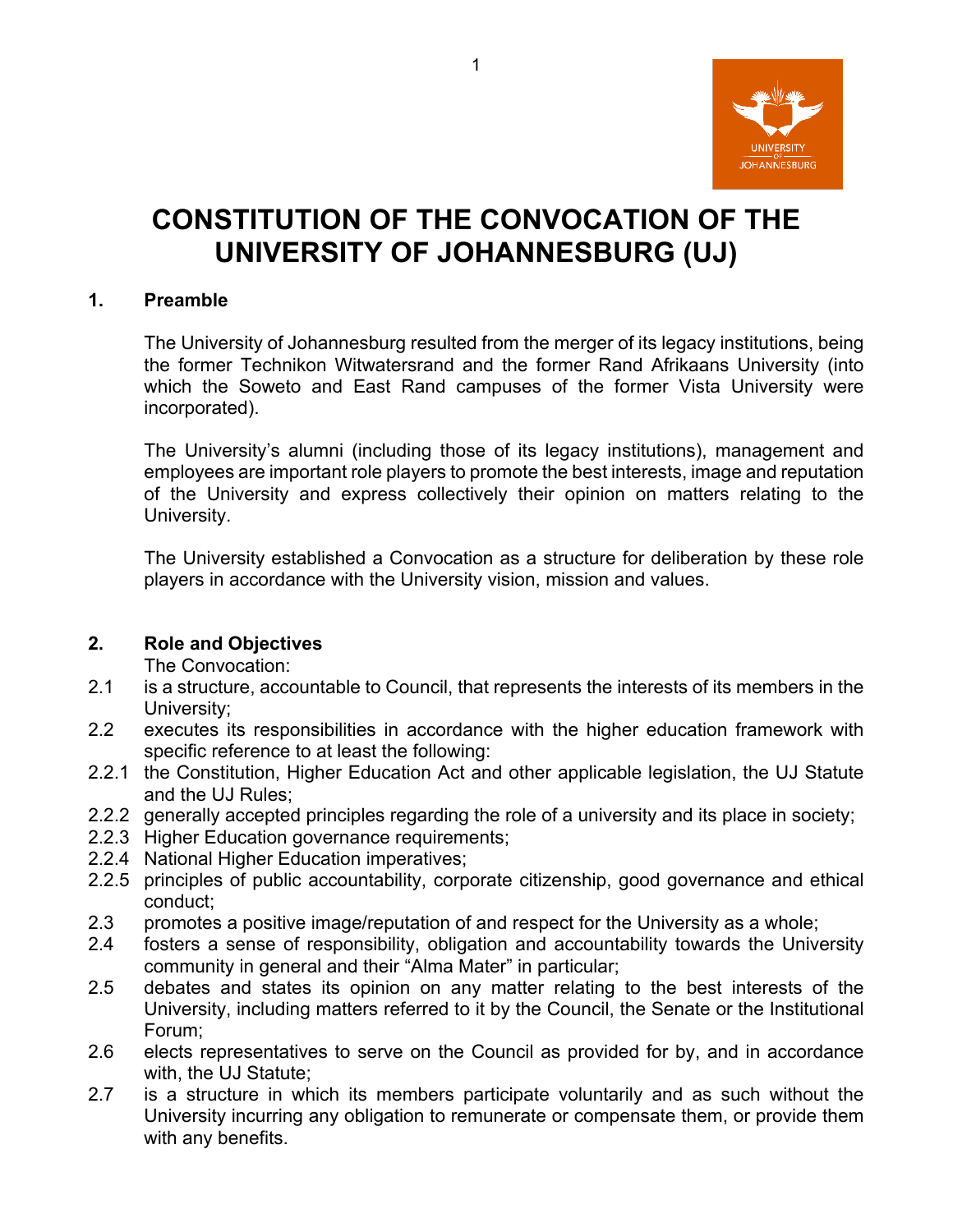#### **3. Membership**

Membership of the Convocation consists of:

- 3.1 Alumni (diplomates and graduates of formal subsidised qualifications from the University of Johannesburg, the former Rand Afrikaans University and the former Technikon Witwatersrand);
- 3.2 the Vice-Chancellor and Principal, Deputy Vice-Chancellors, the Registrar and other members of the Management Executive Committee of the University;
- 3.3 permanent academic employees of the University;
- 3.4 retired permanent academic employees of the University.

# **4. Executive Committee of the Convocation**

#### **4.1 Composition**

The Executive Committee of the Convocation consists of:

- 4.1.1 the President;
- 4.1.2 Deputy President;
- 4.1.3 Three additional Convocation members elected by the Convocation;
- 4.1.4 The Vice-Chancellor and Principal (or her/his representative) (ex-officio);
- 4.1.5 The Registrar or her/his representative who acts as secretary (ex-officio);
- 4.1.6 The Alumni Relations Officer (ex-officio).

#### **4.2 The role of the Executive Committee**

- 4.2.1 The Executive Committee executes the mandate given to it by the Convocation.
- 4.2.2 Members of the Executive Committee must act within their powers of authority, and perform their fiduciary, care and skills duties as per the University's Rules for Effective Meetings.
- 4.2.3 Elected members of the Executive Committee have no executive powers within the University.

# **4.3 Eligibility and election of members of the Executive Committee**

- 4.3.1 A member of the Convocation is eligible to be elected as a member of the Executive Committee of Convocation if s/he:
	- (a) has been a member of Convocation for at least 5 years;
	- (b) is entitled to be appointed in a position of trust, including as a director in terms of the legislation regulating the governance of companies;
- 4.3.2 Representatives of the Convocation on the UJ Council must be external to UJ, i.e. not a student of UJ or an employee of UJ;
- 4.3.3 The nomination and election of members on the Executive Committee take place in accordance with the University's Election Policy and the principles of good governance.
- 4.3.4 Nominations and elections are conducted via a secure online system.

# **4.4 Terms of office of members of the Executive Commitee**

- 4.4.1 Members of the Executive Committee who also serve as representatives of the Convocation on the UJ Council hold office as members of the Executive Committee for the same period that they serve on the UJ Council as determined by the UJ Statute.
- 4.4.2 All other elected office-bearers hold office for a period of three years.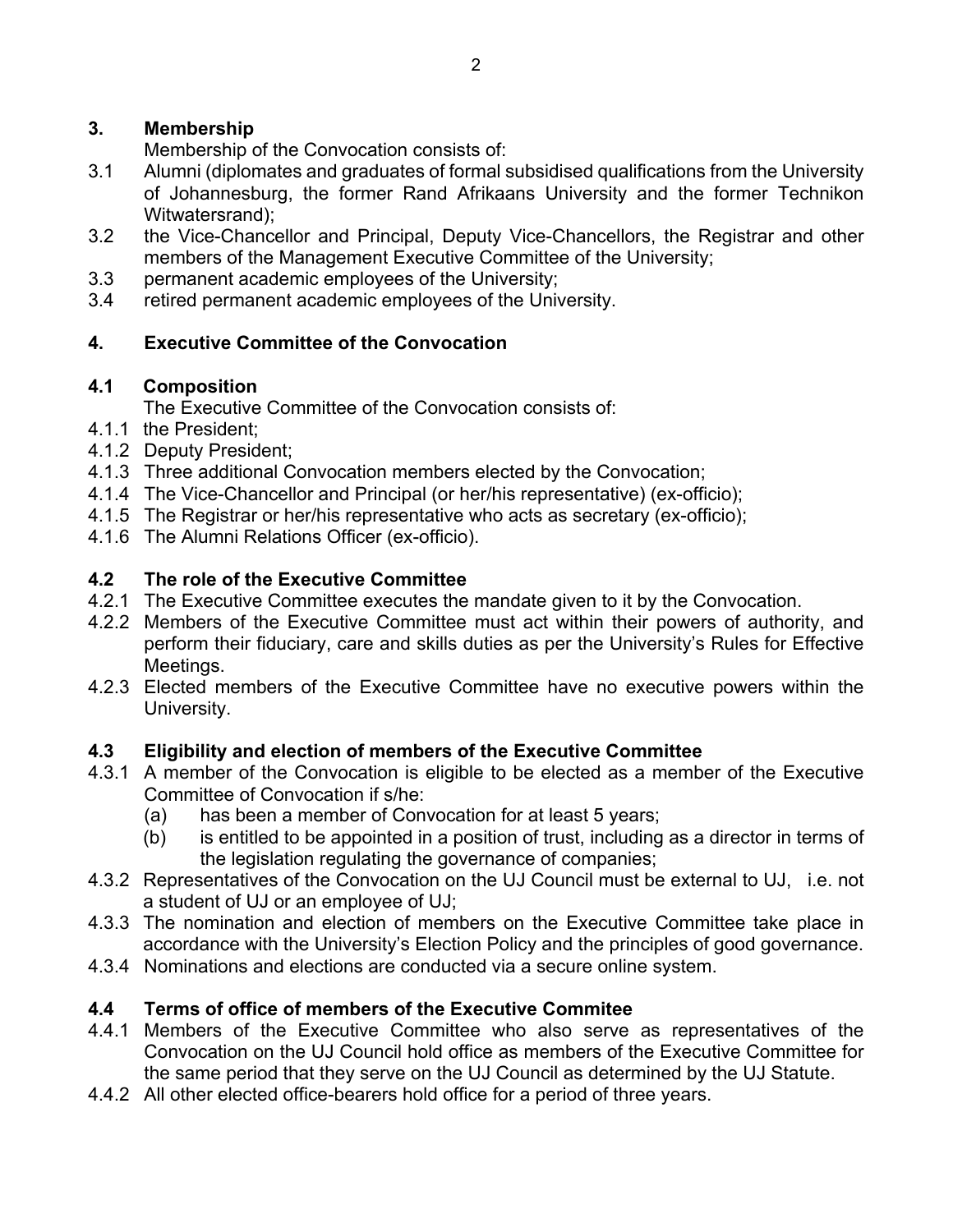#### **4.5 Termination of membership and vacancies**

- 4.5.1 Membership of the Executive Committee shall be terminated if the member:
	- (a) Resigns;
	- (b) is absent from three consecutive meetings without tendering an apology to the secretary prior to the relevant meeting which is found acceptable at that meeting;
	- (c) is declared insolvent, or of unsound mind, or removed from an office of trust, convicted of an offence or sentenced to a term of imprisonment;
	- (d) is found unfit by the Human Resources, Social and Ethics Committee of Council (HRSEC) to continue to be a member of the committee on the ground of conduct contrary to the letter and spirit of this Constitution (the HRSEC also has the power to impose a lesser sanction).
- 4.5.2 Should the position of the President become vacant during the term of office, the Vice-Chancellor and Principal or his/her representative acts as President until a new President is elected.
- 4.5.3 Should the position of the Deputy President become vacant during the term of office, the Executive Committee of Convocation may elect a member from the Executive Committee to serve as Deputy President until a new Deputy President is elected by the Convocation.

#### **5. General principles of good governance**

Members of the Convocation:

- 5.1 are committed to the general principles of good governance, including transparency, accountability, institutional autonomy, communication, codetermination and institutional effectiveness;
- 5.2 are committed to realising the vision of the University by acting in accordance with the University's mission and its core values;
- 5.3 acknowledge and support the key roles of the other internal organs/structures of the University;
- 5.4 commit themselves to consciously refrain from acting outside their powers;
- 5.5 act in accordance with the fiduciary duty and the duty of care and skill, including acting in good faith that is owed to the University.

# **6. Meetings and related matters**

- 6.1 Meetings and meeting procedures are in accordance with the UJ Statute and the University's Rules for Effective meetings.
- 6.2 The President serves as Chairperson at meetings of the Convocation as well as meetings of the Executive Committee. In the absence of the President, the Deputy President serves as Chairperson of a meeting. In the absence of both the President and Deputy President, the Vice-Chancellor or representative serves as Chairperson for the particular meeting.
- 6.3 The Convocation has one annual general meeting. The meeting may be postponed or brought forward in exceptional circumstances.
- 6.4 The President, in consultation with the Registrar, may call an extraordinary or emergency meeting in accordance with the Rules for Effective Meetings.
- 6.5 Any motion for consideration at a meeting of the Convocation must be lodged in writing with the Registrar at least two weeks before the date of the meeting.
- 6.6 Prior to the commencement of a meeting, every member signs a form indicating a possible personal conflict of interest or affirming the absence of such a possible conflict, in accordance with the principles of good governance.